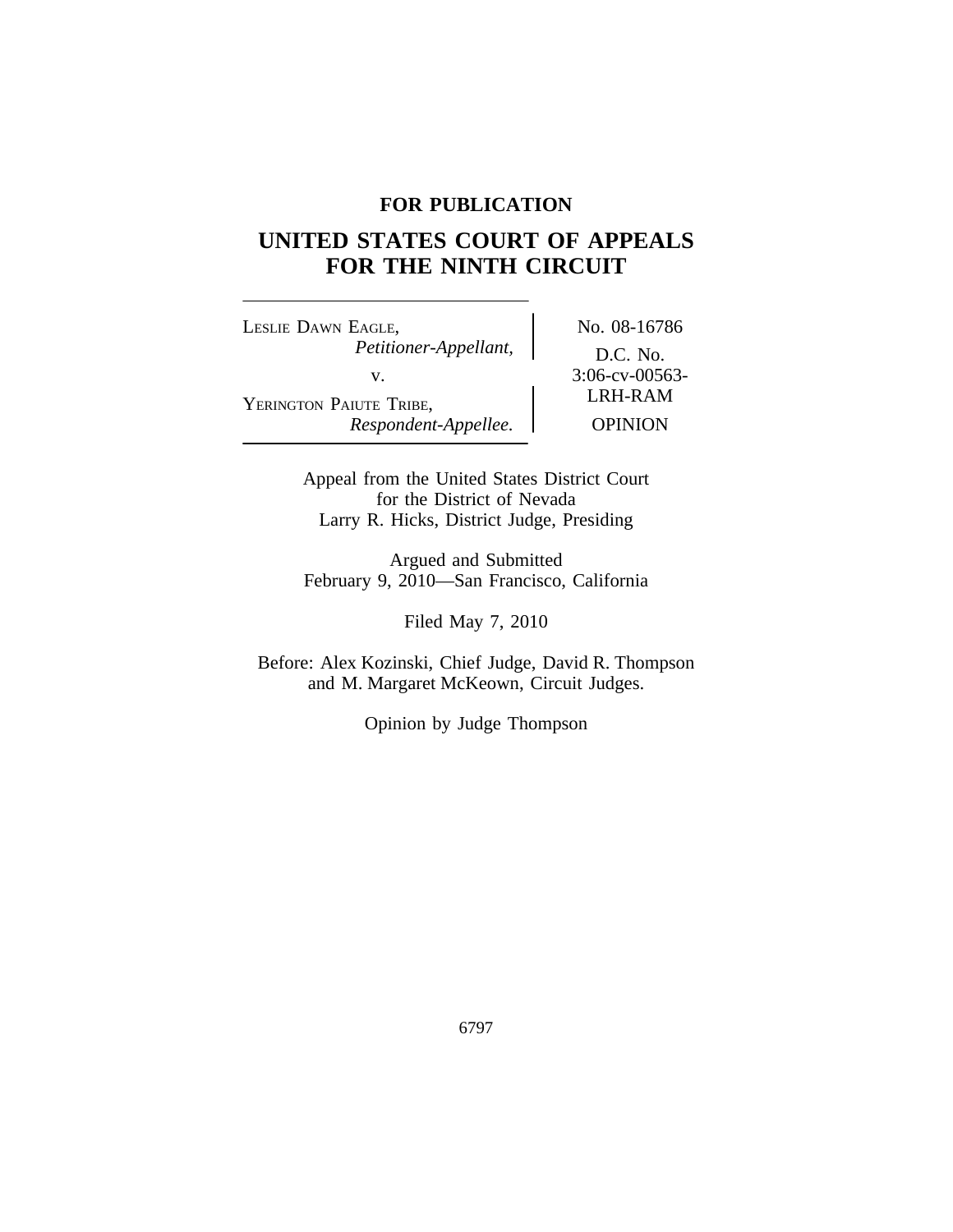# **COUNSEL**

Michael K. Powell, Reno, Nevada, for the petitioner/appellant.

Mitchell C. Wright, Reno, Nevada, for the respondent/appellee.

## **OPINION**

THOMPSON, Senior Circuit Judge:

Leslie Dawn Eagle challenges her conviction of criminal child abuse in the tribal court for the Yerington Paiute Tribe. Dawn Eagle contends she was denied due process because the Tribe failed to allege and prove beyond a reasonable doubt that she was an "Indian," which, according to Dawn Eagle, is a necessary element of her crime of conviction. The district court concluded that Indian status, although a requirement for tribal jurisdiction, was not an element of the crime and denied Dawn Eagle's habeas corpus petition. We have jurisdiction under 28 U.S.C. § 1291, and we affirm.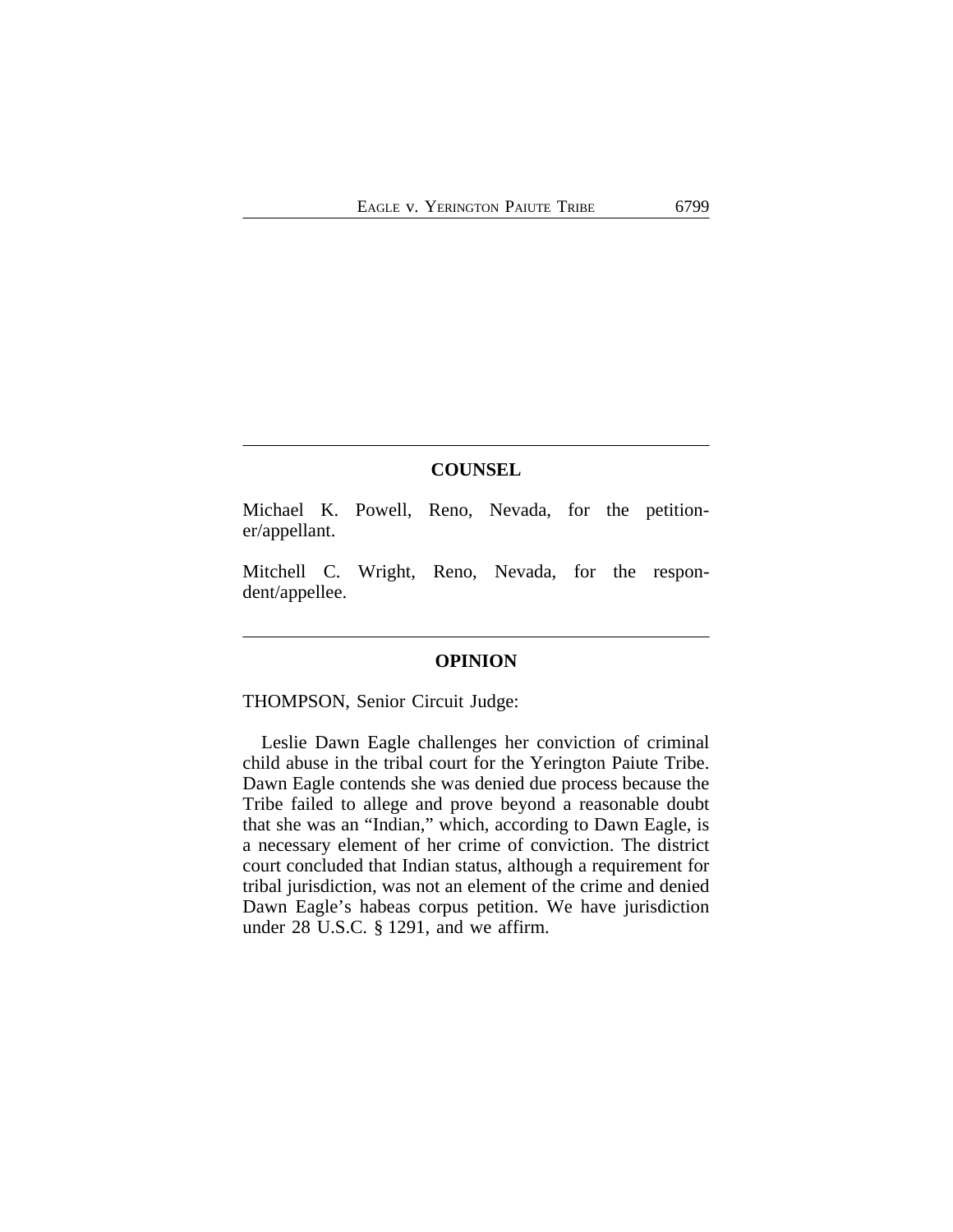## *Background*

In August 2004, the Tribe filed a criminal complaint charging Dawn Eagle with child abuse under section 5-50-020 of the Tribe's Law and Order Code (the "Code"). In January 2005, the Tribe filed a second complaint against Dawn Eagle, which added several criminal counts and attached a probable cause statement alleging that Dawn Eagle was an Indian. For procedural reasons, the Tribe prosecuted Dawn Eagle under the original complaint only.

Section 5-50-020 defines child abuse as the "non-accidental physical or mental injury to a person under eighteen" in the defendant's care. The defendant's status as an Indian is not an element of this offense.

The Code recognizes that the tribal court only has criminal jurisdiction over Indians. Section 1-20-030 provides that the "Tribal Court shall have criminal jurisdiction over all offenses enumerated in this Law and Order Code . . . when committed within the jurisdiction of the court by any Indian . . . ." Section 1-21-030 of the Code specifies that the "burden of raising the issue of non-jurisdiction (status as a Non-Indian) shall be upon the person claiming the exemption from jurisdiction but the burden of proof of jurisdiction (status as an Indian) remains with the prosecution."

Dawn Eagle never raised the issue of her Indian status or the tribal court's jurisdiction before trial or at any point prior to the close of evidence. Instead, Dawn Eagle stated for the first time during closing argument that she should be found not guilty because the prosecution failed to prove that she was an Indian. The tribal court convicted Dawn Eagle without expressly concluding that she was an Indian.

Dawn Eagle appealed to the Inter-Tribal Court of Appeals, which affirmed. That court concluded that Dawn Eagle failed

#### I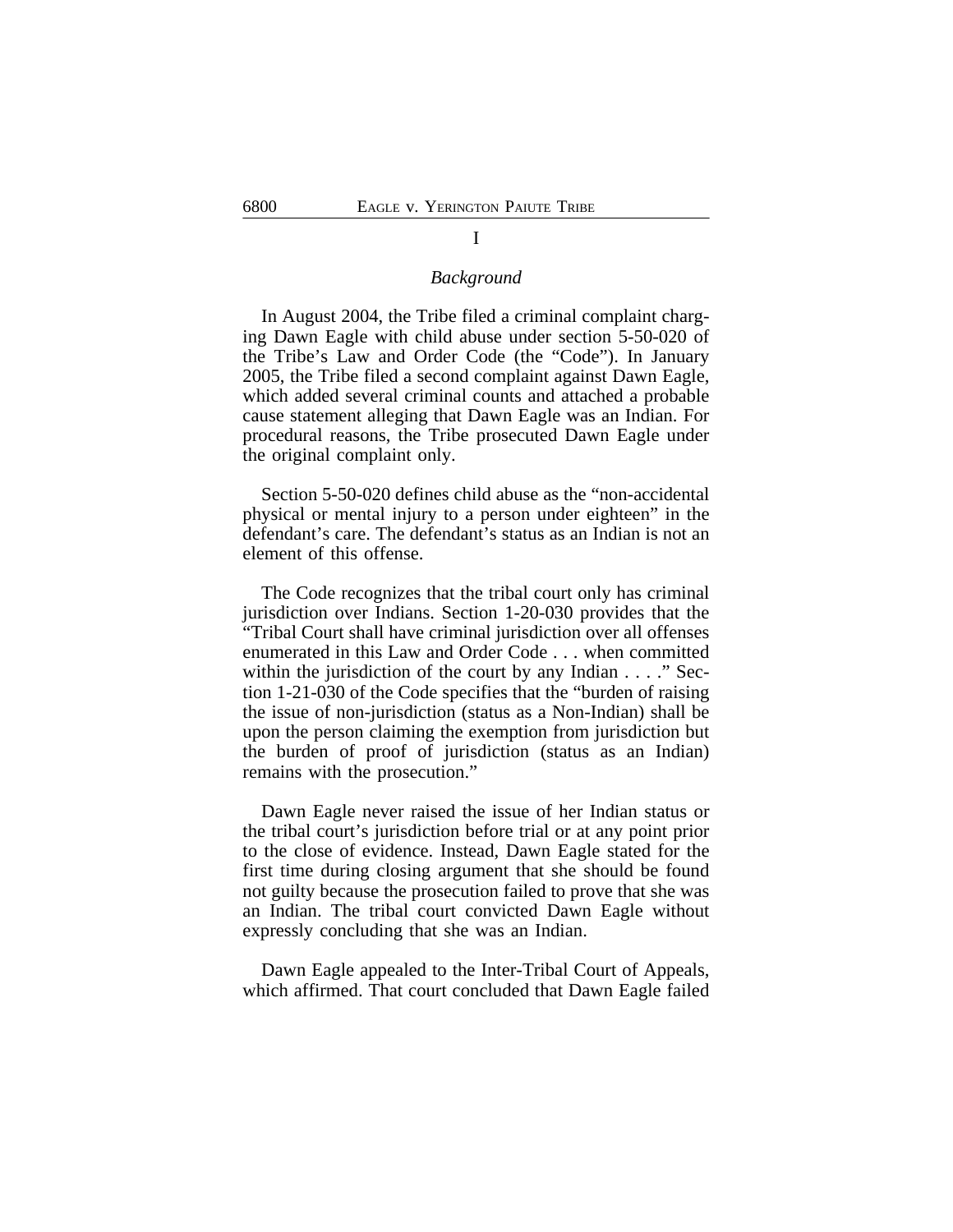to timely and adequately challenge the Tribe's jurisdiction, and that there was sufficient evidence at trial establishing that Dawn Eagle was in fact an Indian.

Dawn Eagle filed a petition for a writ of habeas corpus with the district court pursuant to 25 U.S.C. § 1303. The district court denied the petition, concluding that Indian status was not a necessary element of the crime of which Dawn Eagle had been convicted. The district court concluded that the Tribe did not have to prove beyond a reasonable doubt that Dawn Eagle was an Indian when she raised the issue for the first time in her closing argument. This appeal followed.

# II

# *Tribal Jurisdiction*

**[1]** In 1990, Congress amended the Indian Civil Rights Act of 1968 ("ICRA"), 25 U.S.C. §§ 1301-1303, in response to the Supreme Court's decision in *Duro v. Reina*, 495 U.S. 676 (1990), which held that tribes lack inherent authority to prosecute nonmember Indians. Pub. L. 101-511, Title VIII, § 8077(b)-(c), 104 Stat. 1856, 1892-93 (1990). Congress amended the definition of the tribes' "power of selfgovernment" to "recognize[ ] and affirm[ ]" the "inherent power of Indian tribes . . . to exercise criminal jurisdiction over all Indians." 25 U.S.C. § 1301(2). Coined the "*Duro*fix," the 1990 Amendments restored the tribes' inherent power to prosecute nonmember Indians for misdemeanors. *United States v. Lara*, 541 U.S. 193, 199 (2004); *id.* at 215-16 (Thomas, J., concurring).

**[2]** The 1990 Amendments defined "Indian" as "any person who would be subject to the jurisdiction of the United States as an Indian under section 1153, Title 18, if that person were to commit an offense listed in that section in Indian country to which that section applies." 25 U.S.C. § 1301(4). Section 1153 gives the federal courts exclusive jurisdiction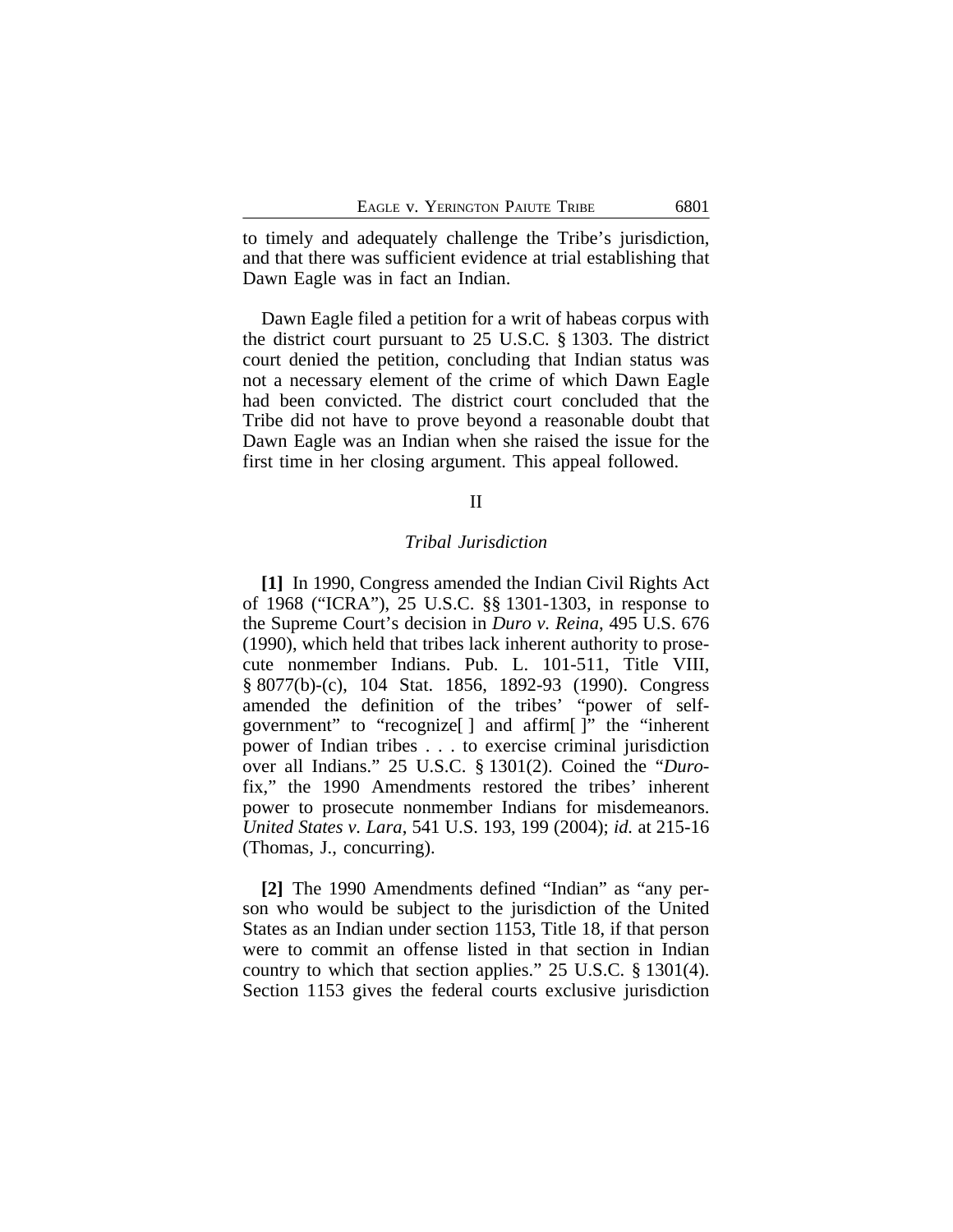over "[a]ny Indian" who commits certain crimes within Indian country. *See Oliphant v. Suquamish Indian Tribe*, 435 U.S. 191, 203 (1978). It does not define "Indian," but the Supreme Court has concluded that for the purpose of federal jurisdiction, "Indian" does not include "many individuals who are racially to be classified as 'Indians.' " *United States v. Antelope*, 430 U.S. 641, 646 n.7 (1977) (quoting *Morton v. Mancari*, 417 U.S. 535, 553 n.24 (1974)) (Indian status is "political rather than racial in nature"). For federal prosecutions under § 1153, a "defendant's Indian status is an essential element . . . which the government must allege in the indictment and prove beyond a reasonable doubt." *United States v. Bruce*, 394 F.3d 1215, 1229 (9th Cir. 2005); *cf. United States v. Cruz*, 554 F.3d 840, 850-51 (9th Cir. 2009) (distinguishing § 1153 from § 1152, for which Indian status in an affirmative defense).

Dawn Eagle contends that because the 1990 Amendments to ICRA defined "Indian" by reference to § 1153, all tribal prosecutions are subject not only to the federal definition of "Indian," but also to § 1153's Indian-status pleading requirement. We disagree. There is no evidence that Congress intended to incorporate any aspect of § 1153 other than the definition of "Indian."

## III

## *Statutory Text*

We start, as always, with the statutory text. The 1990 Amendments do not expressly impose § 1153's federal pleading requirements on tribal prosecutions or otherwise make Indian status an essential element of every tribal offense. In arguing otherwise, Dawn Eagle over-reads the statute.

**[3]** True, the statute defines "Indian" by referencing § 1153. *See* 25 U.S.C. § 1301(4). But that reference simply "make[s] it plain that the definition of 'Indian' is the same as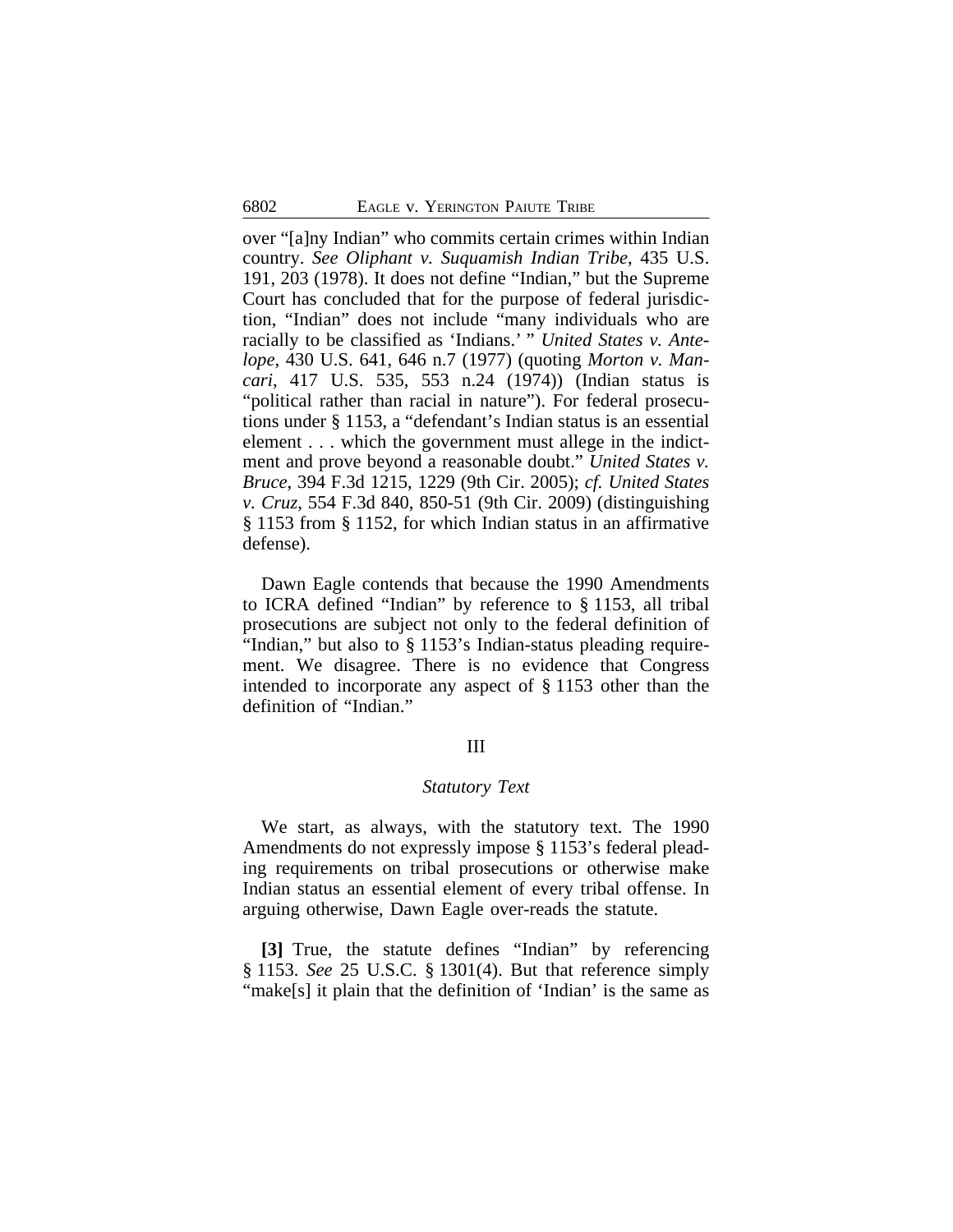'Indian' in [§ 1153]," nothing more. *Means v. Navajo Nation*, 432 F.3d 924, 930 (9th Cir. 2005);**<sup>1</sup>** *see United States v. Maggi*, 598 U.S. 1073, 1077-80 (9th Cir. 2010) (discussing the development of case law interpreting "Indian" as applied to § 1153). It does not subject the tribes' inherent prosecutorial authority to the federal pleading and proof requirements of § 1153. "Rather, it enlarges the *tribes'* own 'powers of selfgovernment' " to prosecute all Indians for misdemeanors. *Lara*, 541 U.S. at 198 (quoting 25 U.S.C. § 1301(2)).

**[4]** In the present case, the Tribe exercised its inherent power of self-government to define its child abuse offense without an Indian status element and to create a procedural rule requiring defendants to raise the jurisdictional issue of Indian status before the Tribe must prove it at trial. While the Tribe only has jurisdiction over Indians, the Tribe has not made status as an Indian an essential element of the crime, and Congress has not required it to do so. Thus, the Tribe was not required to plead and prove Dawn Eagle's Indian status beyond a reasonable doubt when Dawn Eagle did not raise the issue.

### IV

## *Legislative Intent*

**[5]** Were this not clear from the text and purpose of the 1990 Amendments, the legislative history would leave no doubt.

Congress understood that the "definition of 'Indian' for purposes of 18 U.S.C. [§ ]1153 was used in the 1990 amendments to the Indian Civil Rights Act so that there would be a *consistent definition of 'Indian'* in the exercise of jurisdic-

**<sup>1</sup>**Thus, in *Means*, we concluded that "all Indians" under ICRA meant "all of Indian ancestry who are also Indians by political affiliation, not all who are racially Indians." 432 F.3d at 930.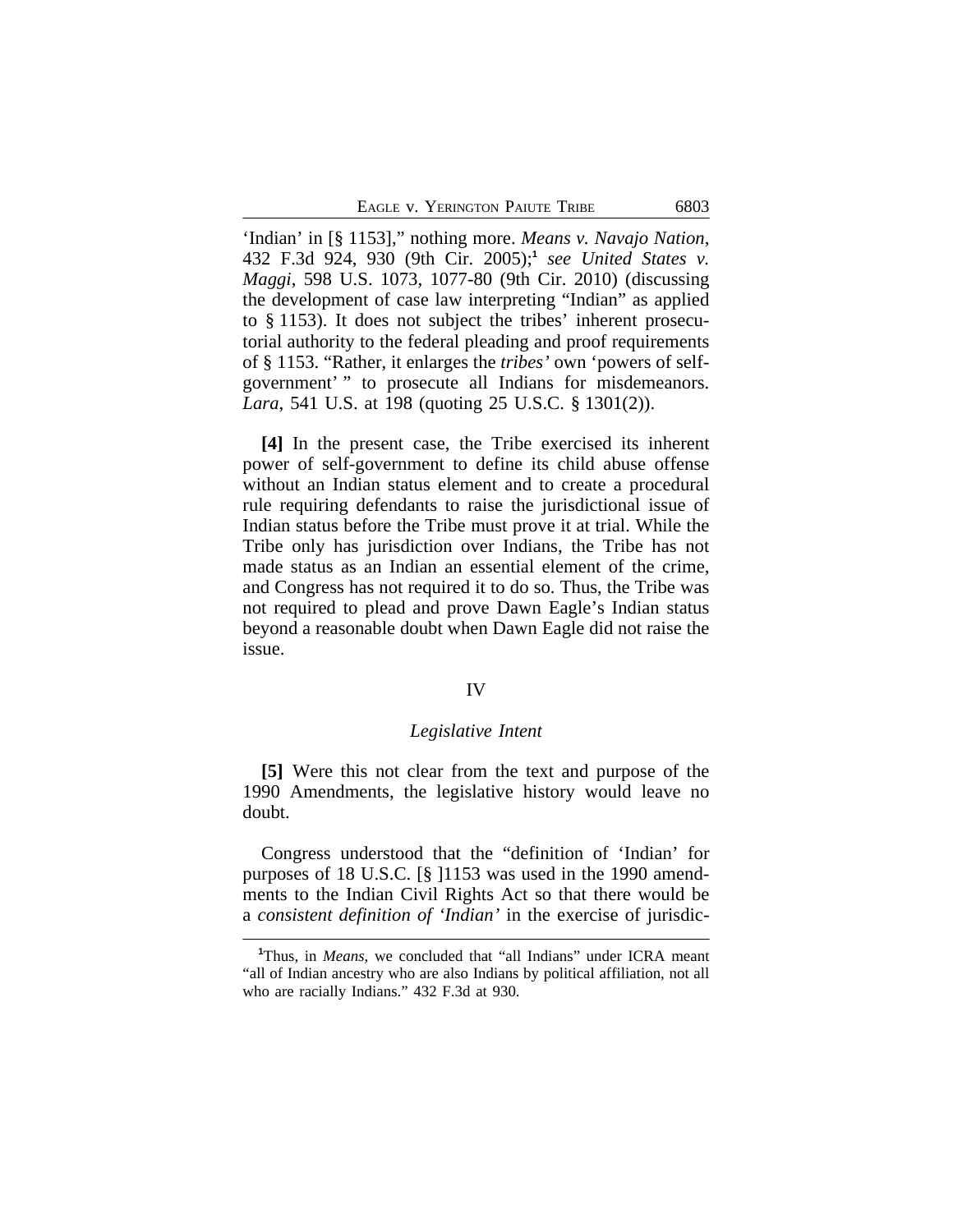tion by either the Federal government or a tribal government." S. REP. NO. 102-168, at 6 (1991) (emphasis added). Congress recognized that "[i]n most cases, status as an Indian for purposes of 18 U.S.C. [§ ] 1153 is an element of proof" but chose not to incorporate this requirement. *Id.* at 5; *see also* H.R. REP. NO. 102-61, at 4 (1991) (Section 1153 "is relevant in that Federal criminal prosecutions under Section 1153 . . . have resulted in a body of case law with regard to *who is an Indian* for purposes of Section 1153. [The 1990 Amendments] incorporate[ ] *this case law* through its definition of 'Indian', and thereby provide[ ] some consistency between federal and tribal criminal prosecutions *with regard to the class of persons subject to such prosecutions*.") (all emphases added).

**[6]** We therefore conclude that to the extent ICRA, as amended, references § 1153 to define "Indian," it does so to incorporate the federal definition of "Indian." ICRA does not make Indian status an essential element of every tribal misdemeanor offense.

## V

#### *Timely Dispute of Indian Status*

Dawn Eagle does not claim that she did not have notice of the Tribe's position that she was an Indian or that she timely disputed her Indian status such that the prosecution was required to prove that she was an Indian. In any event, we are satisfied that no due process violation occurred in this case.

With regard to notice, the probable cause statement attached to the Tribe's second complaint alleged that Dawn Eagle was an Indian. Although the Tribe proceeded against Dawn Eagle only on the first complaint, the second complaint nevertheless put Dawn Eagle on notice of the Tribe's position that she was an Indian.

**[7]** Dawn Eagle therefore could have timely disputed the issue of Indian status, but she did not. Instead, she waited